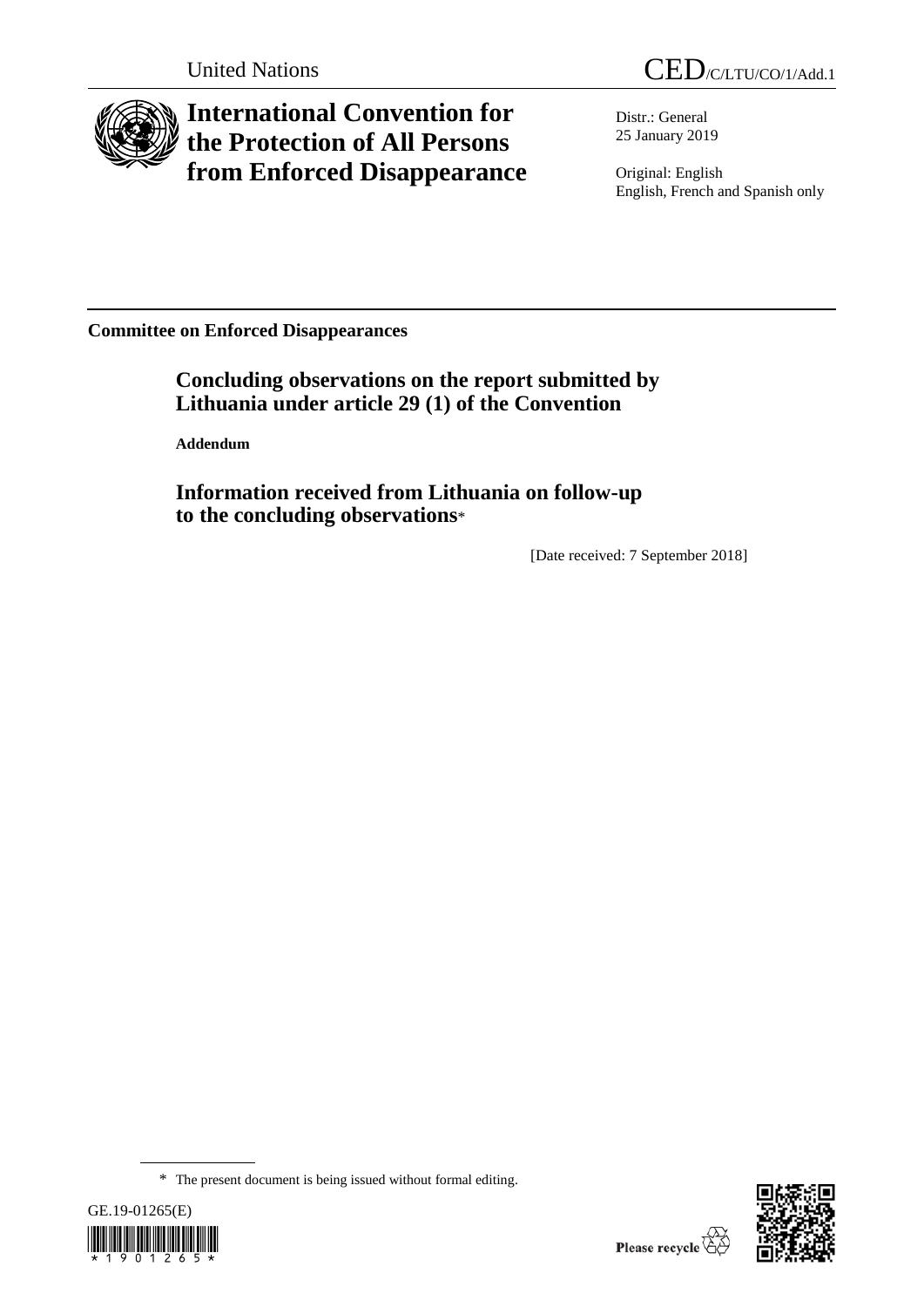# **I. Introduction**

1. At its 231st meeting held on 12 September 2017, the Committee on Enforced Disappearances adopted its concluding observations on the report submitted by the Republic of Lithuania under Article 29 (1) of the Convention (CED/C/LTU/1) (hereinafter referred to as the "Concluding Observations"). Pursuant to paragraph 37 of the Concluding Observations, the relevant information on the implementation of the Committee's recommendations made under paragraphs 22, 24, 26 is to be provided by 15 September 2018 at the latest.

2. The Government of the Republic of Lithuania would like to thank the Committee for the frank and constructive dialogue on the report submitted by the Republic of Lithuania under Article 29 (1) of the Convention, held at its 219th and 220th meetings on the 4th and 5th of September 2017, and hereby submits information and its remarks on the implementation of the above-mentioned recommendations.

## **II. Information on the implementation of the recommendations made under paragraph 22 of the Concluding Observations**

#### **Paragraph 22 of the Concluding Observations**

**While welcoming the ongoing investigations into allegations of the State party's involvement in the rendition and secret detention programmes, the Committee, reiterating the recommendations made by the Committee against Torture in 2014 (see CAT/C/LTU/CO/3, para. 16) and the Human Rights Committee in 2012 (see CCPR/C/LTU/CO/3, para. 9):** 

(a) **Urges the State party to complete the investigation into allegations of its involvement in the rendition and secret detention programmes within a reasonable time, that those responsible be held accountable, and that victims be duly recognized and provided with appropriate redress and reparation;** 

(b) **Recommends that the State party inform the public and ensure that its investigation process is transparent;** 

(c) **Requests the State party to provide it with updated information on the findings of such investigation and, if appropriate, sanctions for those responsible.** 

3. To supplement the information already provided to the Committee in the Responses to the List of issues (CED/C/LTU/Q/1), we would like to note that, in the course of the pretrial investigation No 01-2-00015-14, requests for legal assistance (hereinafter referred to as "RLA") were submitted to the US Department of Justice in order to obtain data potentially relevant for the investigation, but the response received stated that the information requested was not available to the United States in this case. Additionally, requests for information on the alleged transportation and/or detention in special detention centres of Mustafa al-Hawsawi, a national of Saudi Arabia, or other individuals were also directed to the competent authorities of the Kingdom of Morocco, the Republic of Poland, the Republic of Romania and the Islamic Republic of Afghanistan. The Republic of Poland, the Kingdom of Morocco and the Republic of Romania responded to the RLA, however the competent authorities of these countries did not provide any data of relevance for the investigation. It is not possible to finalise the pretrial investigation by adopting definitive procedural decisions because no response to the request for legal assistance has been received from the Islamic Republic of Afghanistan, and, consequently, no active investigative actions are being conducted presently in the pretrial investigation No 01-2- 00015-14, yet the investigation has not been suspended or closed either.

4. It is also noteworthy that the 31 May 2018 judgement of the European Court of Human Rights (hereinafter referred to as "ECHR") in *Abu Zubaydah v. Lithuania* declared the Republic of Lithuania to have breached the European Convention of Human Rights and Fundamental Freedoms (hereinafter referred to as the "Human Rights Convention"), Article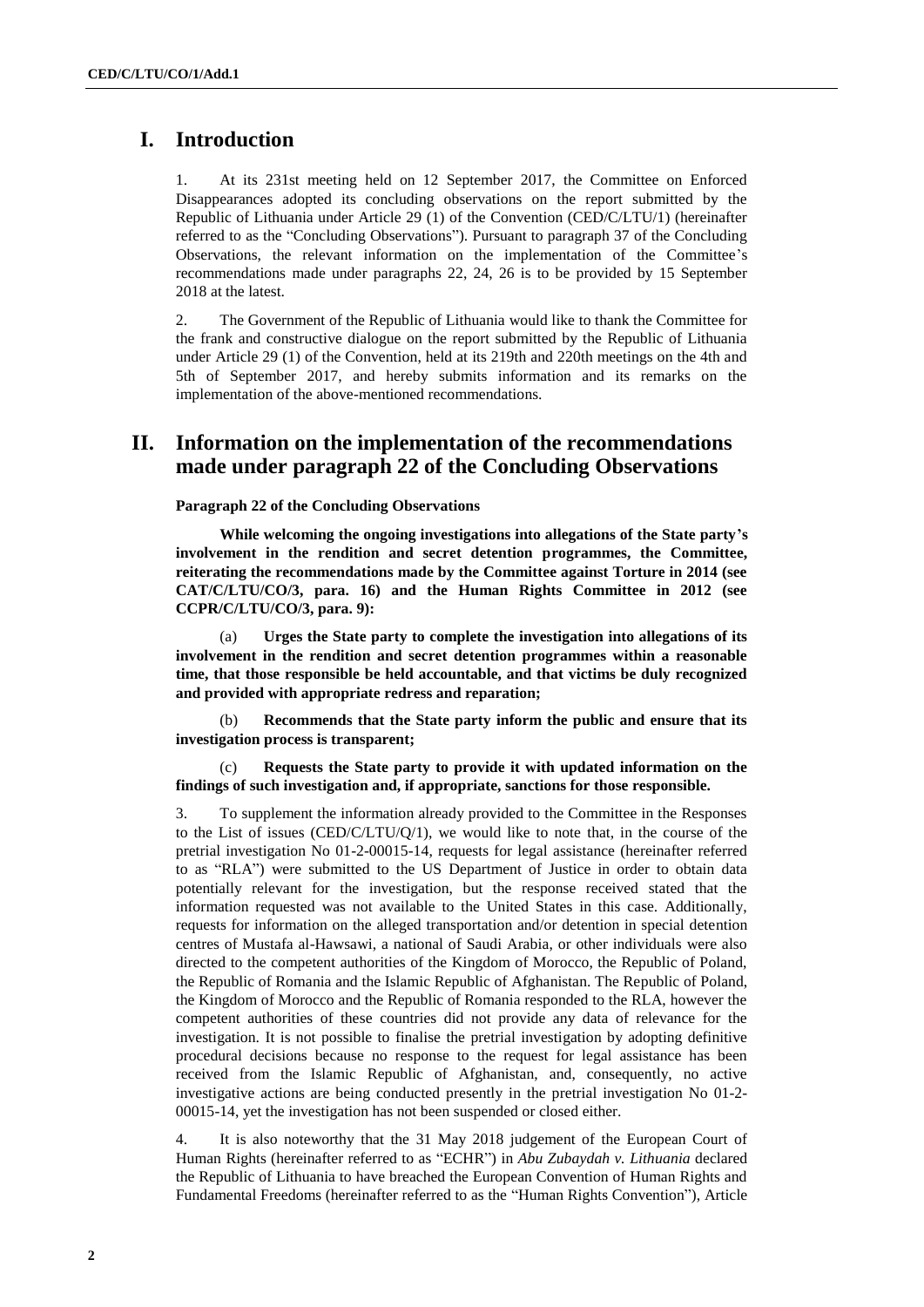3 (Prohibition of torture, inhuman or degrading treatment or punishment). It also found violations of Article 5 (Right to liberty and security), Article 8 (Right to respect for private and family life) and Article 13 (Right to an effective remedy). In that case, the ECHR held that Article 3 of the Human Rights Convention was violated because of the actions of the Central Intelligence Agency of the United States, a third country, at the secret detention centres in the jurisdiction of Lithuania. The ECHR judgement states that Lithuanian authorities knew about the CIA operations on the Lithuanian territory, although they did not themselves carry out any degrading acts against the alleged perpetrators of terrorist acts committed in the USA. It held that Lithuania was thus complicit in the programme of transportation and detention of the persons apprehended by the CIA and was therefore responsible for the inhuman treatment of suspected terrorists, who were in US control. The ECHR found a violation of the procedural limb of Article 3 of the Human Rights Convention due to an inadequate and inefficient investigation – the judgement maintains that no substantial progress was achieved in the pretrial investigation. When determining the facts in the case *Abu Zubaydah v. Lithuania*, the ECHR primarily relied on the report of the US Senate, released on 9 December 2014, concerning the CIA detention programme implemented within the framework of fight against terrorism. The ECHR rejected the Lithuanian Government's arguments claiming that Lithuania had been unaware of the CIA's actions on its territory. Lithuania based its position on the data gathered during the parliamentary inquiry and the ongoing pretrial investigation, mainly witness testimony. The ECHR judgement notes that Lithuania submitted RLA to the US competent authorities, but recommends that Lithuania should make further representations to the US authorities in order to remove or limit the effects of the violations of the applicant's rights. Lithuania is also advised to conclude a full investigation of the transportation, detention and removal from Lithuania of Husayn Abu Zubaydah as quickly as possible and, if necessary, punish any persons responsible.

5. Importantly, the ECHR judgement does not identify any new circumstances and relies on the available pretrial investigation documents and the US Senate report of 9 December 2014. State responsibility under the Human Rights Convention in the context of public international law and personal criminal liability are based on different principles as well as different interpretation of facts as well as standards of reliability and sufficiency thereof. Although the ECHR held the State to be responsible for enabling the authorities of a third State to perform the alleged human rights violations, the data of the pretrial investigation are not sufficient to hold beyond any reasonable doubt that the acts violating human rights and resulting in criminal liability were actually performed on the Lithuanian territory and to identify the persons responsible. As already mentioned above, the pretrial investigation is continuing in order to conduct all possible procedural steps and to dissolve any doubt concerning the fact that Lithuania failed to exercise all possible efforts in investigating the suspected human rights violations on its territory. The Republic of Lithuania would like to inform you that it will comply with a final judgement of the ECHR.

## **III. Information on the implementation of the recommendations made under paragraph 24 of the Concluding Observations**

**Paragraph 24 of the Concluding Observations**

**The Committee recommends:** 

(a) **That the State party guarantee that all persons deprived of liberty have access to a lawyer from the outset of deprivation of liberty and can communicate without delay with their relatives or any person of their choosing, and in the case of foreigners, with their consular authorities;** 

(b) **That the State party guarantee in practice that any acts hindering the observance of these rights are adequately sanctioned.**

6. We would like to draw your attention to the following amendments to Lithuanian legislation, adopted in April through May of 2017, which are significant in ensuring the implementation of the recommendations issued under paragraph 24 of the Concluding Observations.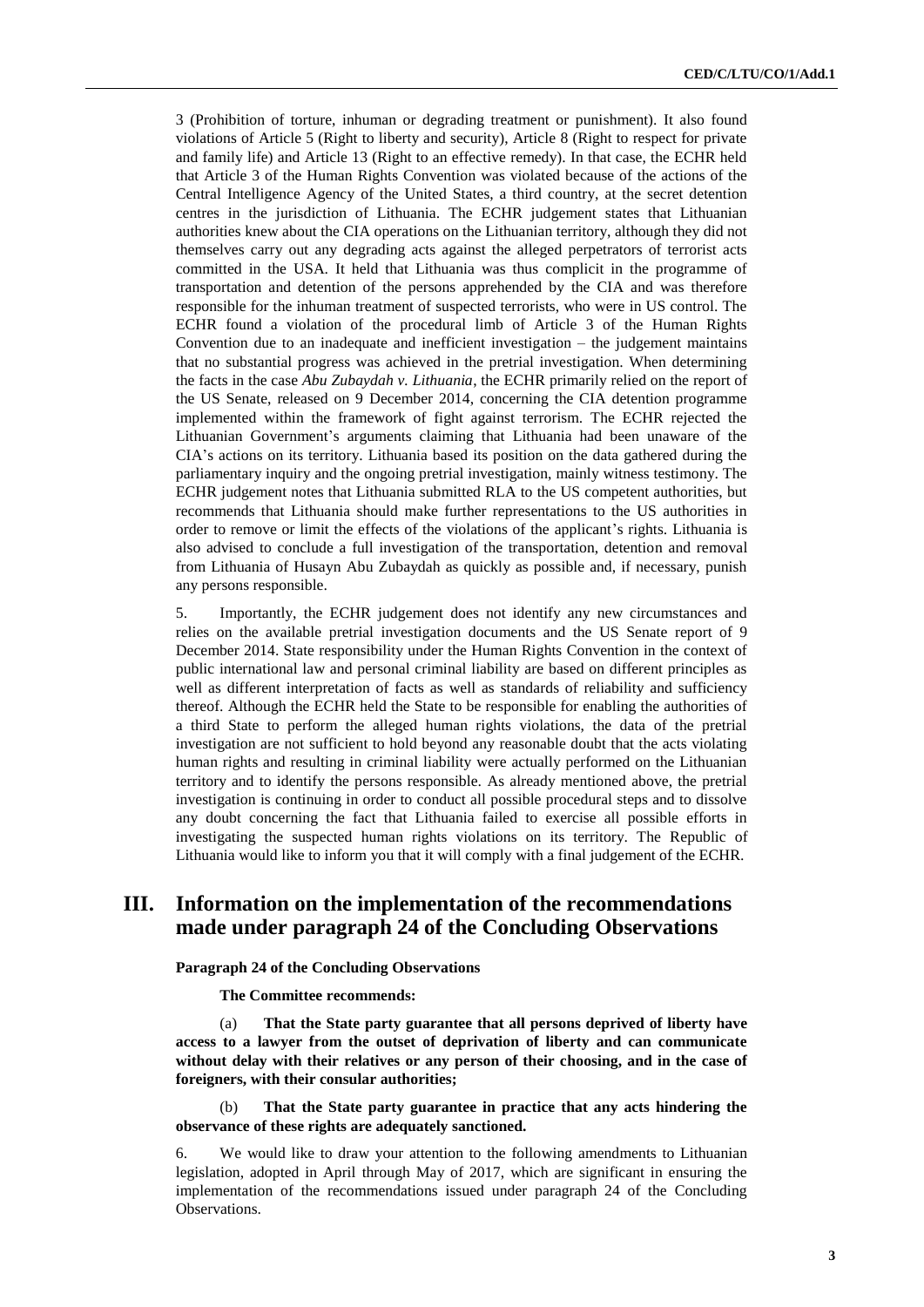7. Law No XIII-324 amending Articles 8, 711 and 80 of the Code of Criminal Procedure of the Republic of Lithuania was passed on 27 April 2017 to expand the rights and procedural guarantees of non-Lithuanian speaking parties to criminal proceedings. The following amendments are worth mentioning in relation to compliance with the recommendations under paragraph 24 of the Concluding Observations:

(a) Article 8 (2) of the Code of Criminal Procedure (hereinafter referred to as "the CCP") lays down a general norm applicable in all the cases specified in the CCP that obliges the pretrial investigation authorities, prosecutor or court to determine in the course of criminal proceedings, within the shortest time possible, whether a party to the criminal proceedings (including the suspect or the accused) knows Lithuanian (i.e. the language of the proceedings) and whether, in order to be able to comprehend the criminal proceedings, the party concerned must be assisted by an interpreter;

Article 8 (4) of the CCP states clearly that in the course of criminal proceedings a defence attorney must communicate with non-Lithuanian speaking suspected, accused, convicted or acquitted persons in the language that they can understand or, where that is not possible, oral translation of their communication must be ensured. At the same time, in order to unconditionally guarantee and ensure the confidentiality of communication between a suspected, accused, convicted or acquitted person and his defence, Article 80 of the CCP has added a rule prohibiting in all cases the examination of the interpreter on the circumstances that he learned in the course of his duties as an interpreter under Article 8 (4) of the CCP.

8. Law No XIII-357 amending Articles 10, 44, 48, 50, 52, 69, 691, 711, 72, 128, 140, 168, 190, 192, 196, 197 and 233 and the Annex to the Code of Criminal Procedure of the Republic of Lithuania, Law No XIII-358 amending Articles 45 and 46 and the Annex to Law No IX-2066 of the Republic of Lithuania on the Bar and Law No XIII-359 amending Articles 14, 23 and 31 and the Annex to Law No I-1175 of the Republic of Lithuania on Execution of Detention (hereinafter collectively referred to as the "Laws") were passed on 11 May 2017, transposing into Lithuanian law the provisions of Directive 2013/48/EU of the European Parliament and of the Council of 22 October 2013 on the right of access to a lawyer in criminal proceedings and in European arrest warrant proceedings, and on the right to have a third party informed upon deprivation of liberty and to communicate with third persons and with consular authorities while deprived of liberty. The following amendments are worth mentioning in relation to compliance with the recommendations under paragraph 24 of the Concluding Observations:

(a) The CCP Article 10 provides suspected, accused and convicted persons with the right to defence. The Laws updated this provision by specifying that the said right shall be ensured immediately upon detention or first interrogation. Accordingly, in line with Article 10 (2) of the CCP, a court, prosecutor and pretrial investigation officer must ensure the possibility for the suspected, accused or convicted person to defend against the suspicions and charges using the instruments and methods provided for in the laws, while under Article 50 (1) of the CCP, a pretrial investigation officer, prosecutor and court shall explain to the suspected and accused person his right to be represented by a defence attorney from the moment of detention or first interrogation and give him an opportunity to exercise that right;

(b) The Law amending the CCP modified its Article 50 (1) by specifying that, pursuant to the procedure laid down in Article 140 of the CCP, an arrested suspect shall be provided with an opportunity to meet with a defence attorney in private before the first interrogation;

(c) In order to reinforce the guarantees of confidentiality of communication between suspected and accused persons (including persons to be surrendered by the Republic of Lithuania under a European Arrest Warrant) and their defence, Article 44 (8) of the CCP now prohibits control of communications, such as meetings, correspondence, telephone conversations or other forms of communication between a suspected, accused, convicted or acquitted person and their defence attorney. An analogous guarantee has been enshrined in Article 46 (5) of the Law on the Bar, which states that a defence attorney's professional secret consists not only of the fact of contacting the attorney, the terms and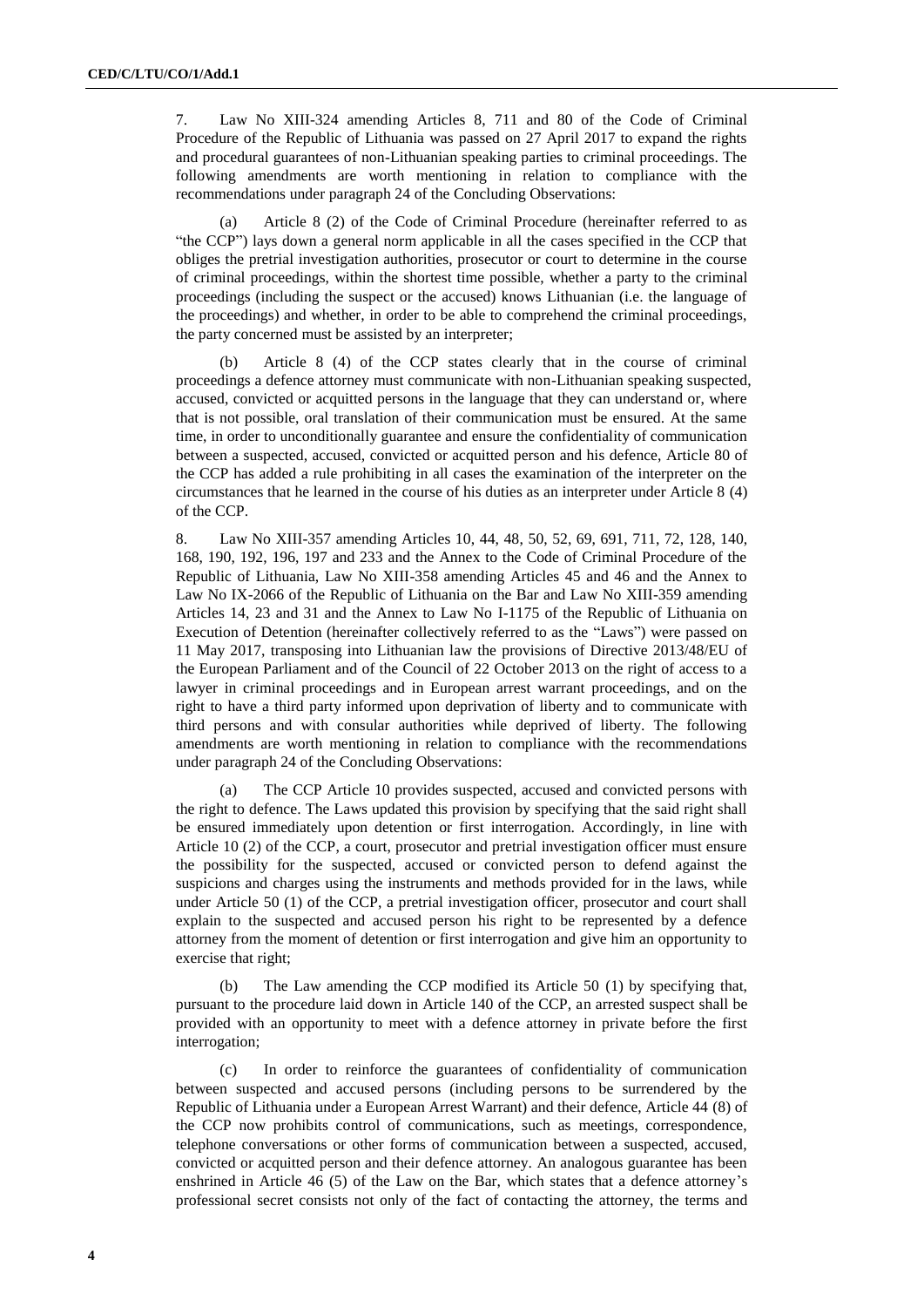conditions of the contract concluded with the attorney, the information and data provided by the client, the nature of consultation and the information collected by the attorney according to the client's instructions, but also other contents of communication between the attorney and the client (meetings, correspondence, telephone conversations or other forms of communication), which cannot be accessed in public or in private or used as evidence under the provisions of the Law on the Bar. The amendment to the Law on Execution of Detention also reinforced the confidentiality of communication between detained persons and their defence attorney: Articles 14 (2) and 23 (2) stipulate that the confidentiality of communication between the detainee and his defence attorney must be ensured during their meetings or telephone calls between them;

(d) The Laws have significantly expanded the competence of the defence attorney as well as the scope and content of the right of a suspect or the accused to have a defence attorney in criminal proceedings. Article 48 of the CCP has enshrined the following additional rights and powers of the defence attorney: to attend the interrogation of the suspect or the accused and to meet with the suspect or the accused in private before the interrogation or before the court hearing; to freely communicate with the suspect or the accused and to meet with them in private throughout the criminal proceedings (the number and duration of meetings between the defence attorney and the detained or arrested suspect or accused person shall not be limited); to be present during any actions in relation to the suspect or the accused person as well as any actions performed at the request of the suspect or the accused person or their defence attorney (when present in such actions, the defence attorney may ask any questions of interest to the defence, request clarifications and make statements); to contact the defence attorney appointed in the country that issued or that executes the European Arrest Warrant and to obtain and submit the documents and objects required for the defence, etc. Article 45 of the Law on the Bar provides the defence attorney not only with the right to meet with a client but also to communicate with him without interference, adding that any data from the meeting or communication between the defence attorney and the client cannot be used as evidence. The Law on Execution of Detention has also expanded the content of the detainees' right to communication with a defence attorney by stipulating that the restrictions to the detainees' right to a telephone call under Article 23 (1) of that law do not apply to their telephone communication with the defence attorney;

(e) In order to reduce the number of unreasonable waivers of a defence attorney, Article 52 (1) of the CCP states that, prior to such waiver, the pretrial investigation body or the court must immediately explain to the suspect or the accused, in the language he can understand, the consequences of refusing the defence attorney, including the possibility of having a new defence attorney at any stage of the proceedings;

The amendments to Articles 72, 128, 140 and 233 of the CCP made by the CPP Amendment Law have significantly expanded the procedural guarantees of detained suspects, the accused and persons whose surrender from the Republic of Lithuania is requested under the European Arrest Warrant, as well as persons arrested under the procedure prescribed by Article 140 in relation to these persons' right to contact third persons upon detention/arrest and to request that a third person be notified of their deprivation of liberty. In accordance with the amendments to Articles 72, 128, 140 and 233 of the CCP, the prosecutor (or court in the case of detention of an accused person) are required to immediately notify detention of a suspect or person sought to be surrendered from the Republic of Lithuania under the European Arrest Warrant or arrest of a person to the family member or close relative or another person specified by the detainee/arrestee. In all cases, the arrestee/detainee must be able to specify the persons to be notified of his detention/arrest. For underage arrestees/detainees, the detention/arrest must be immediately notified to their parents or other legal representatives or, where such notification would be against the minor's interests, to another appropriate adult. Moreover, in line with the CCP amendments, the detainee/arrestee must be immediately allowed to contact any of his family members, close relatives or another person of his choice on his own. Also, the prosecutor is allowed, by means of a reasoned decision, to temporarily withhold notification of the detention/arrest or to prevent contact with the person specified by the detainee/ arrestee if that would compromise the success of the investigation or endanger the safety of the detainee's family members, close relatives or other persons. However, in that case, as well as where the detained/arrested minor does not have any parents or other legal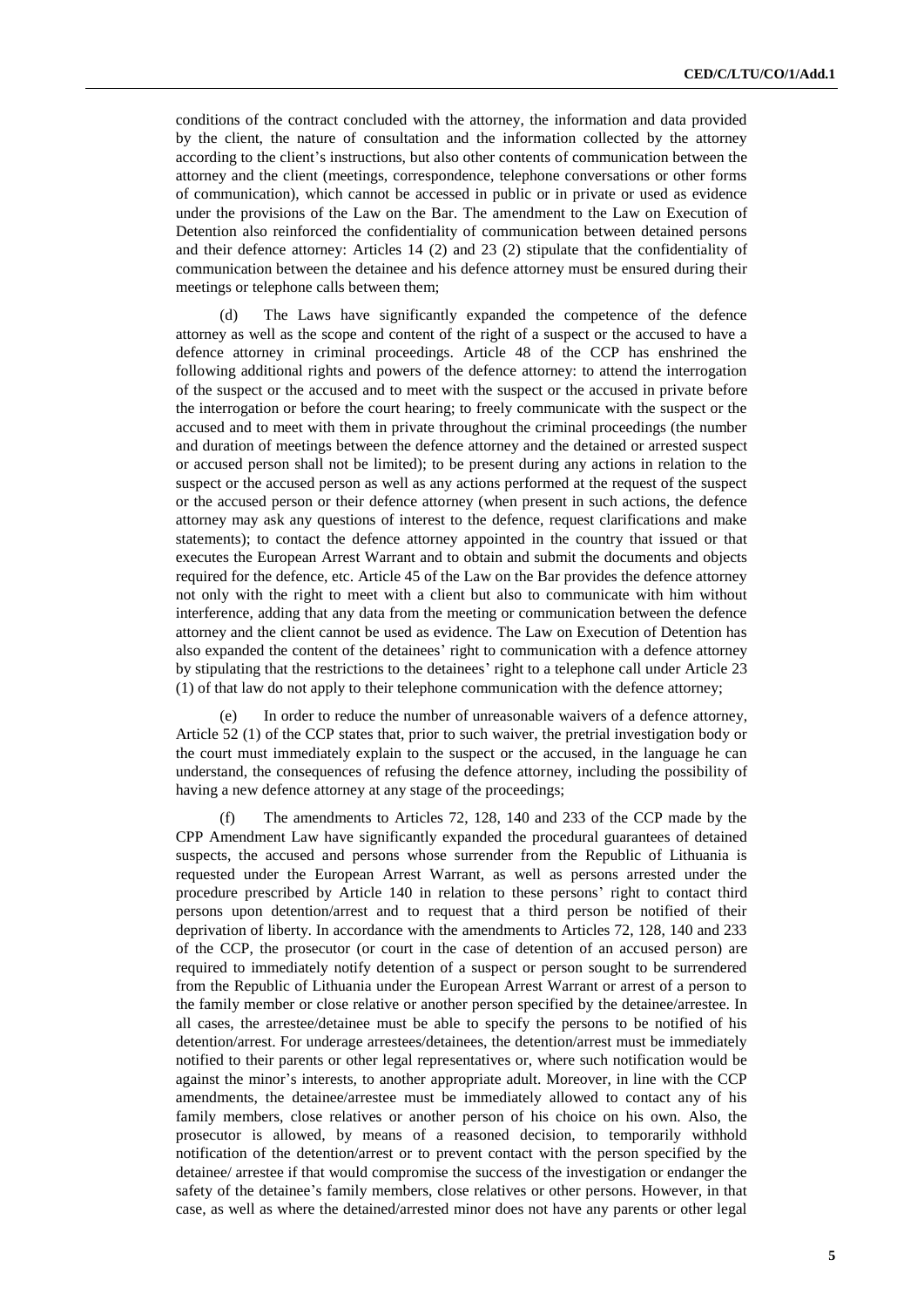representatives or they cannot be identified, also where notifying such persons would go against the interests of the detained/arrested minor, it is required that the minor's detention/arrest be immediately notified to the State children's rights protection authority. A possibility has also been provided to file an appeal with the pretrial judge against such a decision by the prosecutor (refusing notification or preventing contact). The pretrial judge must examine the appeal within seven days of the filing and adopt a ruling. This ruling shall be final;

(g) The amendments to Articles 72, 128, 140 and 233 made by the CCP Amendment Law reinforced the guarantees of detained or arrested foreign nationals with regard to their right to keep active contacts with the representatives of their States. In line with the CCP amendments, detention/arrest of a foreign national must be immediately notified by the prosecutor (or by the court if detention is ordered in the course of judicial proceedings) to the Ministry of Foreign Affairs of the Republic of Lithuania and, if the detainee so desires, to the diplomatic mission or consular body of his State. If the detainee/arrestee has two or more nationalities, he may, where possible, choose the State whose diplomatic mission or consular body should be informed of his detention/arrest. Also, where requested by the foreign detainee/arrestee, he must be immediately provided with a possibility of contacting the representatives of his national diplomatic mission or consular body by himself. The right to contact the said bodies must be explained to the detained/arrested foreign national without delay, in the language he can understand. The provisions of Article 31 of the Law on Execution of Detention were also updated by specifying that detained foreign nationals shall be entitled to keep contacts with their national diplomatic missions and consular bodies, including the right to meet or have a telephone conversation or written communications with the officials of the diplomatic mission or consular body of their State. At the detainee's request, the consular bodies of his State are allowed to provide legal representation for the detainee, including the detainee's right to defence.

# **IV. Information on the implementation of the recommendations made under paragraph 26 of the Concluding Observations**

#### **Paragraph 26 of the Concluding Observations**

**The Committee recommends that the State party ensure that all law enforcement personnel, whether civil or military, medical personnel, public officials and other persons who may be involved in the custody or treatment of any person deprived of liberty – including judges, prosecutors and other officials responsible for the administration of justice – receive appropriate and regular training on the provisions of the Convention, in conformity with article 23 of the Convention.**

9. Please be informed that, in the light of the recommendations made in the Concluding Observations concerning training under the provisions of the Convention, the competent authorities have taken requisite steps to organise such training for the officials of their respective authorities. For instance, the Ministry of National Defence has instructed all the instructors of the training course in international humanitarian law for members of the armed forces to include Convention-related topics into the courses and training conducted by them; the Prisons Department under the Lithuanian Ministry of Justice has indicated that the 2018 training plan would include training on the Convention that would be organised by the Training Centre of the Prisons Department under the Ministry of Justice of the Republic of Lithuania; the Police Department under the Ministry of the Interior has plans to implement officer qualification advancement measures in 2018 by organising training under the qualification advancement programme "The peculiarities of the work of operational management units", approved by Order No 5-V-803 of the Commissioner General of the Lithuanian Police of 25 September 2017 approving the qualification advancement programme "The peculiarities of the work of operational management units". The issued recommendations concerning training on the Convention will be taken into consideration when drafting the qualification advancement programme "Convoy operations" (intended to train convoy officers), organising training for the officers of local police detention facilities and drafting the qualification advancement programme "Conduct